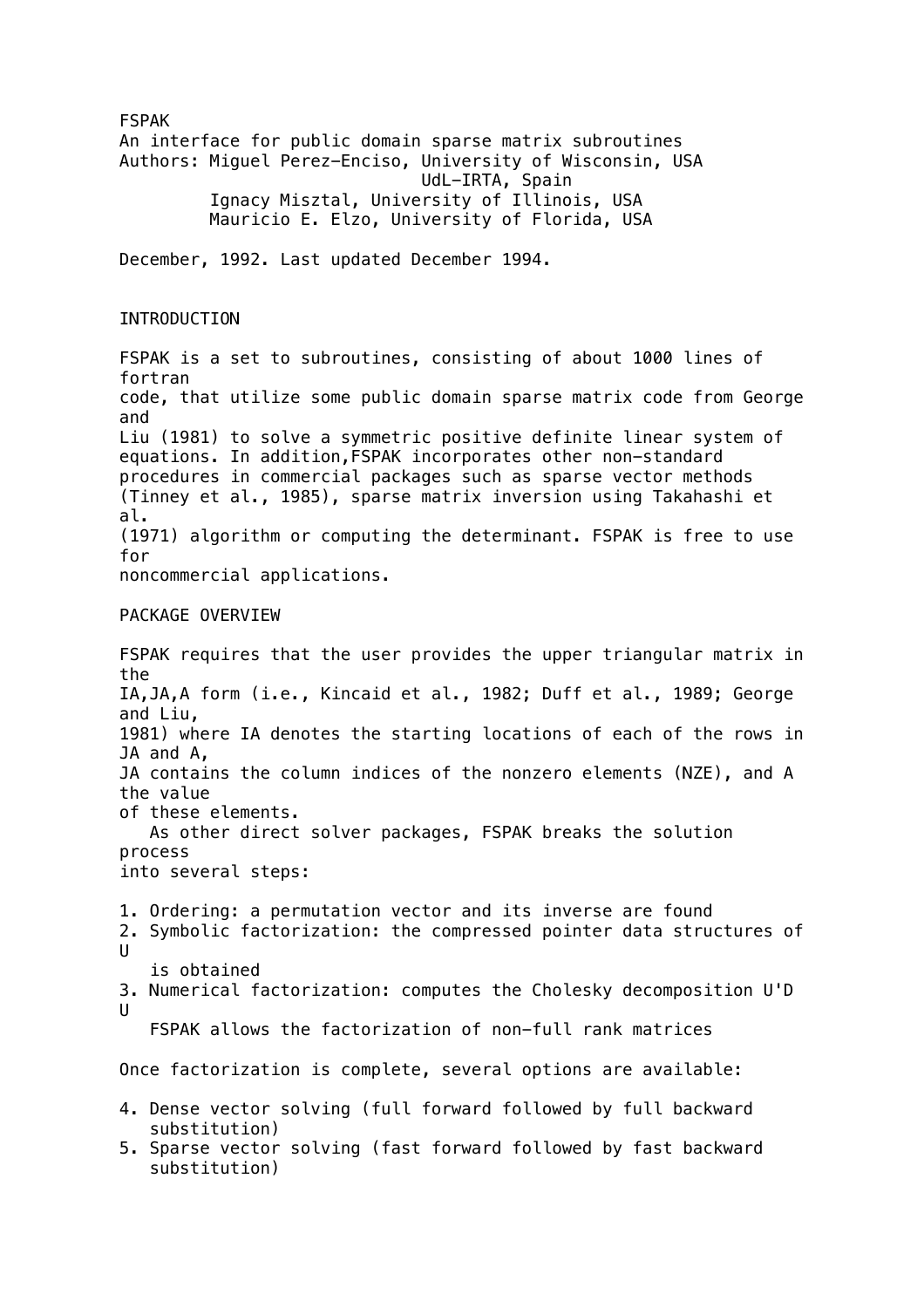6. Compute the determinant or the log-determinant 7. Sparse inverse (memory- and speed-optimized) In addition, FSPAK provides with a restart facility where the ordering is read from a file previously written, and an option that provides with timing, storage required and other statistics.There is also an option that checks whether  $Ax = b$ , x being the solution provided by the dense vector solving. SUBROUTINES REQUIRED fspak routines (they can be obtained from misz.animal.uiuc.edu ) fspak.f (main driver) fspak\_sub.f sparspak routines: (they can be obtained from netlib @ research.att.com) genqmd.f qmdrch.f qmdupd.f qmdqt.f qmdmrg.f qmdrch.f smbfct.f test program ftest.f GENERAL CALLING ARGUMENT CALL FSPAK (OPTION, N, IA, JA, A, B, FLAG, IOUT, IOOR, AVAILABLE, NEEDED, IS, FNODE, BNODE, FNSEG, BNSEG, FX, FEQB, IRANK) where  $OPTION = Option to be run (integer scalar)$  The following options are available so far:  $10 =$  find order 20 = symbolic factorization 40 = numerical factorization 50 = solve (full forward/backward) 51 = initialize for sparse solving 52 = sparse solving (fast forward/backward) 54 = computes determinant 55 = computes log-determinant  $56$  = checks whether  $Ax = b$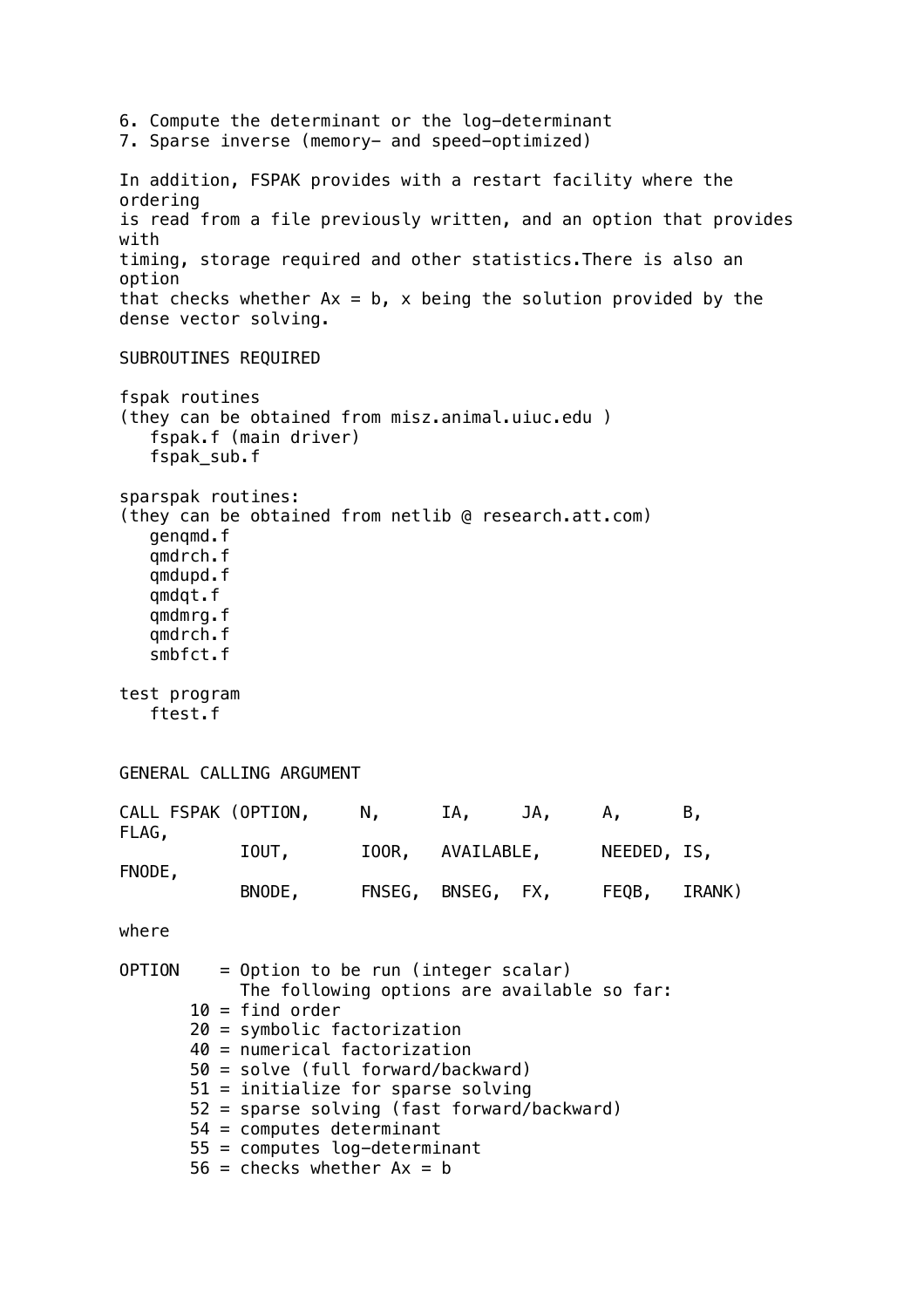```
 60 = computes sparse inverse (optimized for speed)
        61 = computes sparse inverse (optimized for memory)
        70 = restart (read ordering)
        80 = print statistics
N = dimension of the system (integer scalar)
IA = vector specifying the pointers for the beginning of each
row
             of the upper triangular sparse stored (integer vector of
             dimension N+1)
JA = vector specifying the column indices (integer of
dimension nze)
A = vector with the numeric values of the NZE of the matrix
             (real*8 of dimension nze)
B = vector with the right-hand-side (real*8 of dimension N) after option=50, B contains the solution vector of 
dimension N
             after option=52, B contains the solution for the 
elements
                   required (vector of dimension BNSEG)
             after option=54 or 55, B is a scalar with the output 
value
FLAG = error flag (integer scalar) Possible values so far are:
       -99 = not implemented option
       -2 = error in OPTION=restart
        -1 = error in OPTION=restart
        0 = no error1 = error in checking solution (Ax \leq b)
   OPTION*
     100+1 = not enough memory in IS to perform option OPTION
   4000000
     + ROW = zero or negative pivot for row ROW during numerical 
factoriz.
IOUT = number of output unit (integer scalar)IOOR = number of unit where ordering is printed (integer 
scalar)
AVAILABLE = declared dimension of working vector IS (integer scalar)
NEEDED = needed dimension of IS to perform that particular option
             (integer scalar)
FNODE = vector containing the nodes of the nonzero elements in
             the sparse vector for the fast forward (integer of 
dimension
             FNSEG)
BNODE = vector containing the nodes of the nonzero elements in B
             for which the solutions are wanted in the fast backward
             (integer of dimension BNSEG)
FNSEG = NZE in B (integer scalar)
BNSEG = number of elements in B for which solution is wanted
             (integer scalar)
FX = (OPTION = 52) numeric values of NZE in B
           = (OPTION=56) numeric values of the rhs, B
             (real*8 of dimension FNSEG, if OPTION=52, or N if
```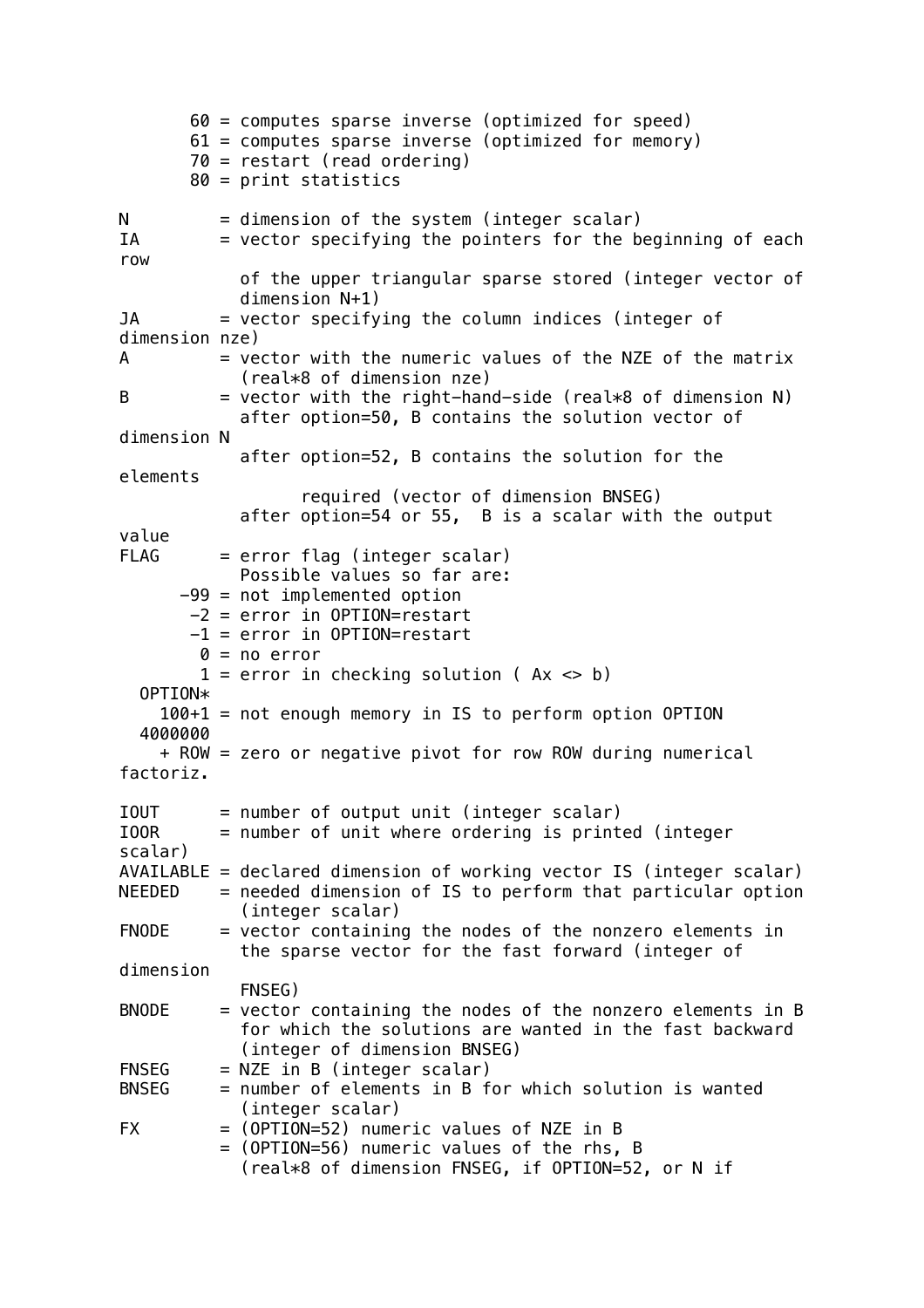OPTION=56)  $FEQB$  = flag to indicate whether the forward and backward paths are equal  $0 = not equal$  $1 =$  equal  $IRANK = rank of the matrix$ PROCEDURES USAGE FSPAK is written such that only one subroutine with the same arguments has to be called in all steps. However, not all arguments are used in all subroutines. In the following, dummy arguments are written in lower case and needed arguments in UPPER case. 1. ORDERING This should be the first step in solving the linear system, and it is usually the most expensive one. Finding an ordering vector is achieved by calling CALL FSPAK (10, N, IA, JA, a, b, FLAG, IOUT, IOOR, AVAILABLE, NEEDED, IS, fnode, bnode, fnseg, bnseg, fx, feqb, irank) FSPAK calls the minimum degree ordering subroutines of George and Liu (1981). It can also be easily modified to call the multiple minimum degree subroutines of Liu (1985) (These subroutines are not provided). Once the permutation vectors are found, these are written to unit IOOR with format '(10i7)'. 2. SYMBOLIC FACTORIZATION In this step the data structures for upper triangular factor, including of course the "fill-ins", is created. The option is CALL FSPAK (20, N, IA, JA, a, b, FLAG, IOUT, ioor, AVAILABLE, NEEDED, IS, fnode, bnode, fnseg, bnseg, fx, feqb, irank) FSPAK calls SMBFCT (George and Liu, 1981).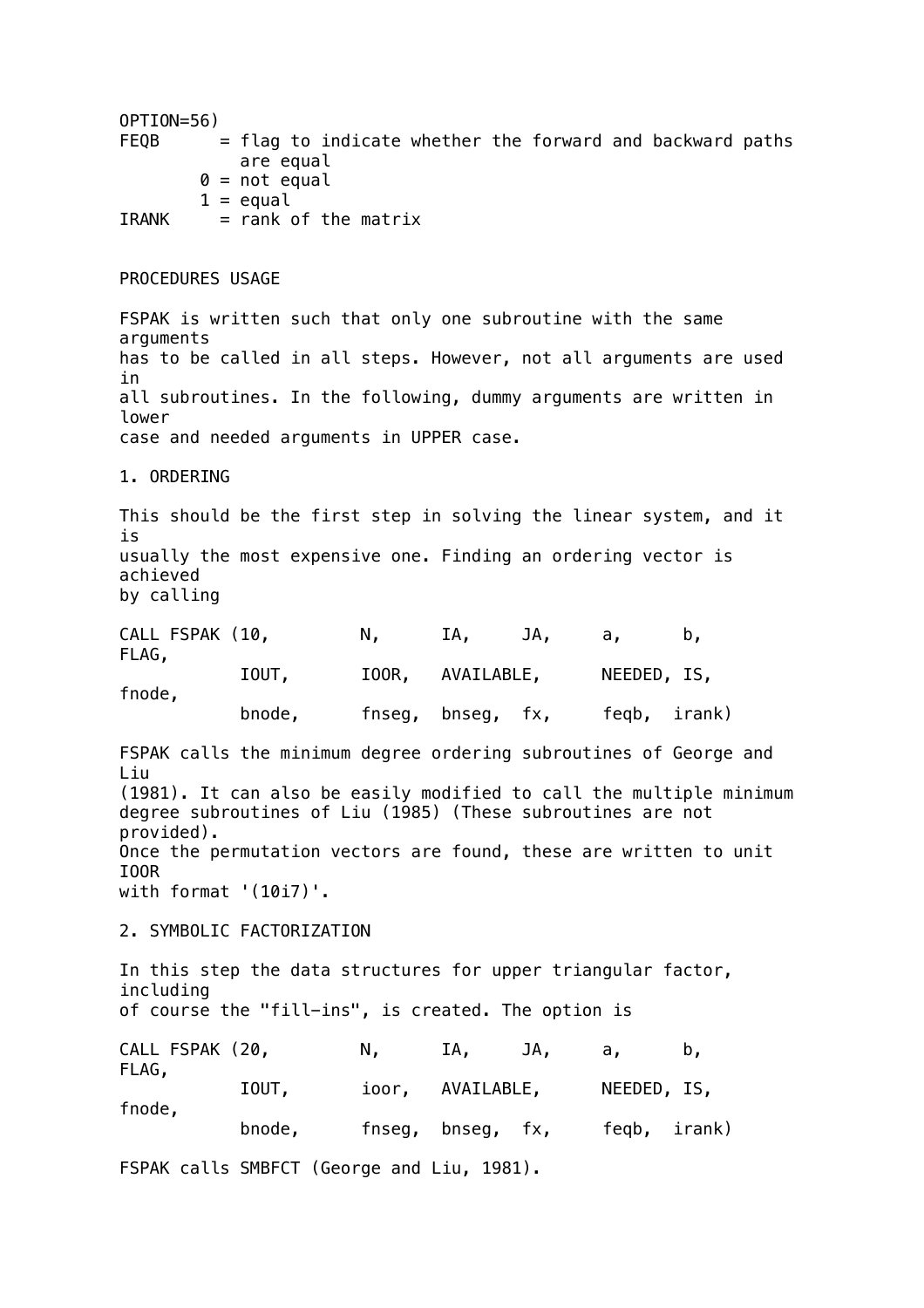3. NUMERICAL FACTORIZATION

| CALL FSPAK (40,<br>FLAG, |        | N. | IA.               | JA. | А.           |  |
|--------------------------|--------|----|-------------------|-----|--------------|--|
| fnode,                   | IOUT,  |    | ioor, AVAILABLE,  |     | NEEDED, IS,  |  |
|                          | bnode, |    | fnseg, bnseg, fx, |     | fegb, IRANK) |  |

FSPAK calls a rearranged version of subroutine GSFCT (George and Liu, 1981), that resulted in an increase of efficiency of about 15%. Vector A should contain current numerical values. IRANK returns the rank of the matrix.

4. DENSE VECTOR SOLVING

| CALL FSPAK (50,<br>FLAG, |        | N. | ia.               | па. | а.          | в.           |
|--------------------------|--------|----|-------------------|-----|-------------|--------------|
| fnode,                   | IOUT,  |    | ioor, AVAILABLE,  |     | NEEDED, IS, |              |
|                          | bnode, |    | fnseg, bnseg, fx, |     |             | feqb, irank) |

FSPAK calls a full forward/backward solving routine. On output, B is overwritten by the vector of solutions. This is the cheapest step and, thus, it is fairly inexpensive to solve the same system of equations with

different right hand sides.

### 5. SPARSE VECTOR SOLVING

This is one of the options in FSPAK not implemented so far in commercial packages.It uses the sparse vector methods well described in Tinney et al. (1985). It is of interest when either the right hand side is a sparse vector (only a few elements are not zero) or only a subset of the whole solution vector is required, or a combination of both. In all cases, dramatic increases in speed can be achieved. The basic idea is that if the rhs vector is sparse, only an ordered subset of the columns of U' and D are required. This subset is known as the factorization path if the vector is a singleton (only one nze) or as the composite or segmented factorization path if there are more than one nze. Forward substitution following a factorization path is called 'fast-forward'. Similarly, if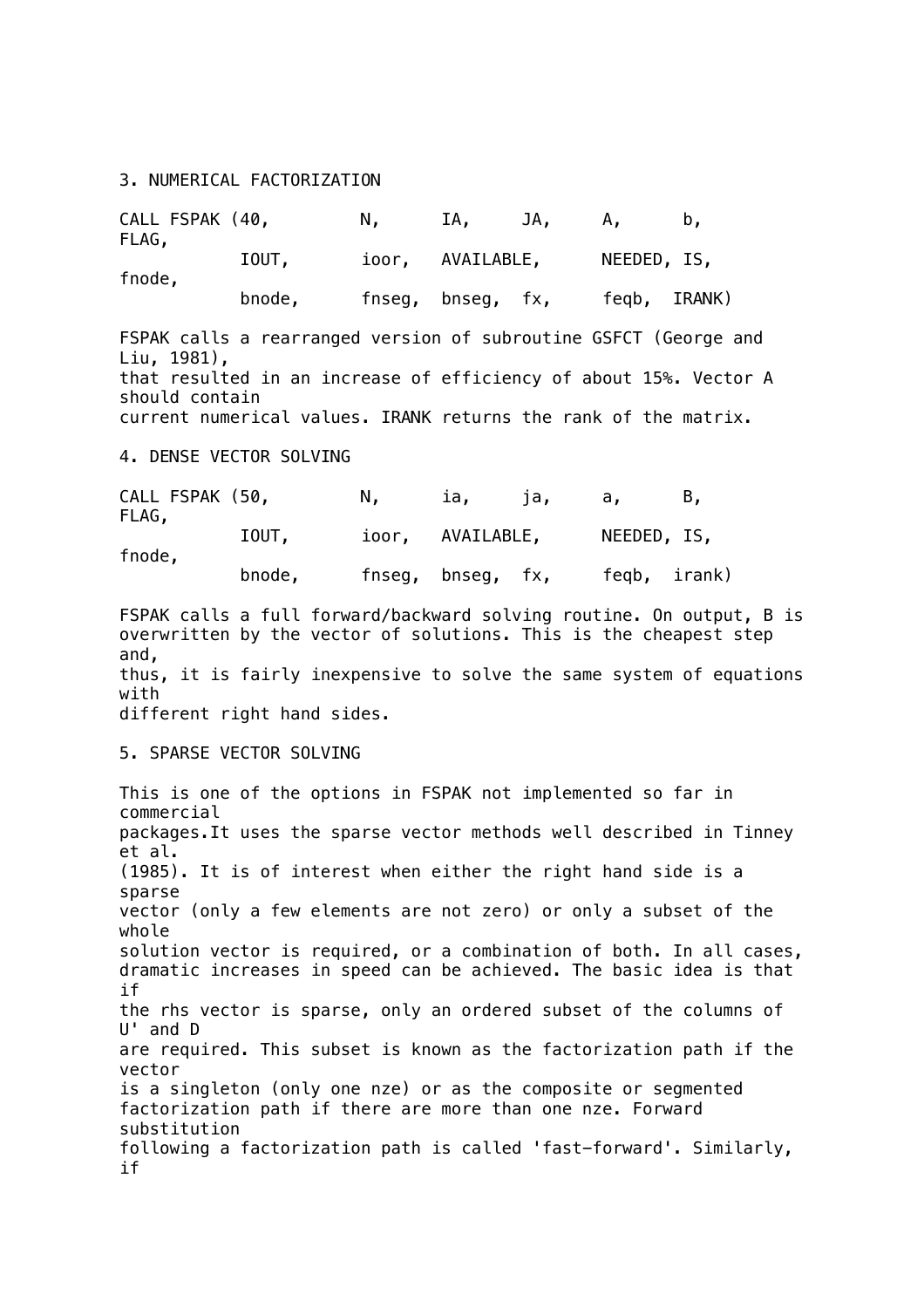only certain elements of the solution vector have to be computed, backward substitution has to be done only with a subset of the rows of U, given by the segmented factorization path of the elements required. This is called 'fast-backward'. Computing factorization paths is inexpensive provided that the number of the lowest-numbered nonzero off-diagonal element in each row of U can be accessed without searching. This is the case in the data structures considered here. In FSPAK, sparse vector solving is preceded by an intilialization step that computes the path table: CALL FSPAK (51, N, ia, ja, a, b, FLAG, IOUT, ioor, AVAILABLE, NEEDED, IS, fnode, bnode, fnseg, bnseg, fx, feqb, irank) After this step, sparse solving can be called any number of times without further explicit reinitializing. However, it should be borne in mind that the sparse vector option destroys the data structures for sparse solving and vice versa. Then, if sparse vector solving is needed after sparse vector option, the initializing routine should be called again. Calling the determinant routines dos not affect the sparse vector data structures, except that B is overwritten. To call for sparse vector solving: CALL FSPAK (52, N, ia, ja, a, B, FLAG, IOUT, ioor, AVAILABLE, NEEDED, IS, FNODE, BNODE, FNSEG, BNSEG, FX, FEQB, irank) Sparse vector methods are of particular interest in obtaining certain elements of the inverse. For instance, if only the diagonal elements of the inverse of the matrix are needed the following piece of code is likely to be the most efficient: do  $i=1.n$  call fspak (52, n, ia, ja, a, b, flag, iout, ioor, available, + needed, is, + i, i, 1, 1, 1., 1 ) c now b(1) contains the diagonal element of the i-th row of the c inverse enddo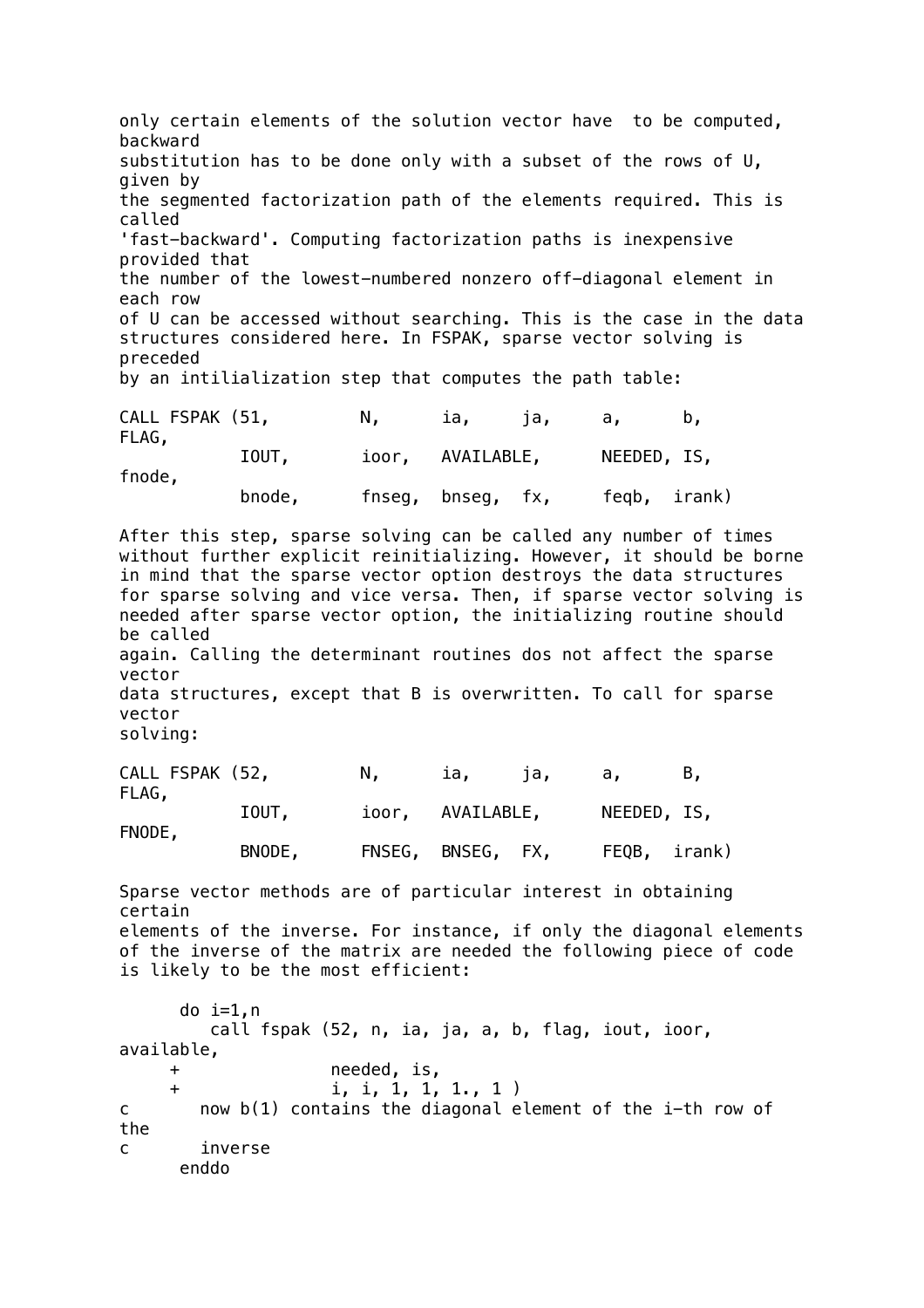This variant stores the diagonal elements of the inverse in vector B do  $i=1,n$  call fspak (52, n, ia, ja, a, b(i), flag, iout, ioor, available, + needed, is, + i, i, 1, 1, 1., 1 ) c now b(i) contains the diagonal element of the i-th row of the c inverse enddo 6. DETERMINANT Once the factorization is complete, the determinant is obtained by multiplying the elements of the diagonal matrix D in U'DU. CALL FSPAK (54, N, ia, ja, a, B, FLAG, IOUT, ioor, AVAILABLE, NEEDED, IS, fnode, bnode, fnseg, bnseg, fx, feqb, irank) gives in B(1) the determinant, while CALL FSPAK (55, N, ia, ja, a, B, FLAG, IOUT, ioor, AVAILABLE, NEEDED, IS, fnode, bnode, fnseg, bnseg, fx, feqb, irank) gives in B(1) the logarithm of the determinant. 7. SPARSE INVERSE (speed-optimized) The NZE of the inverse that are also non zero in the triangular factor U, plus all the diagonal elements can be efficiently obtained using the Takahashi et al (1971) method. In FSPAK, the option is CALL FSPAK (60, N, IA, JA, A, b, FLAG, IOUT, ioor, AVAILABLE, NEEDED, IS, fnode, bnode, fnseg, bnseg, fx, feqb, irank) This is the option likely to require more memory. Upper-triangular A,JA,A is augmented by lower-triangular elements, and A is overwritten with the corresponding elements of the inverse. Only those elements are overwritten that are nonzero in the factorization. This includes all elements of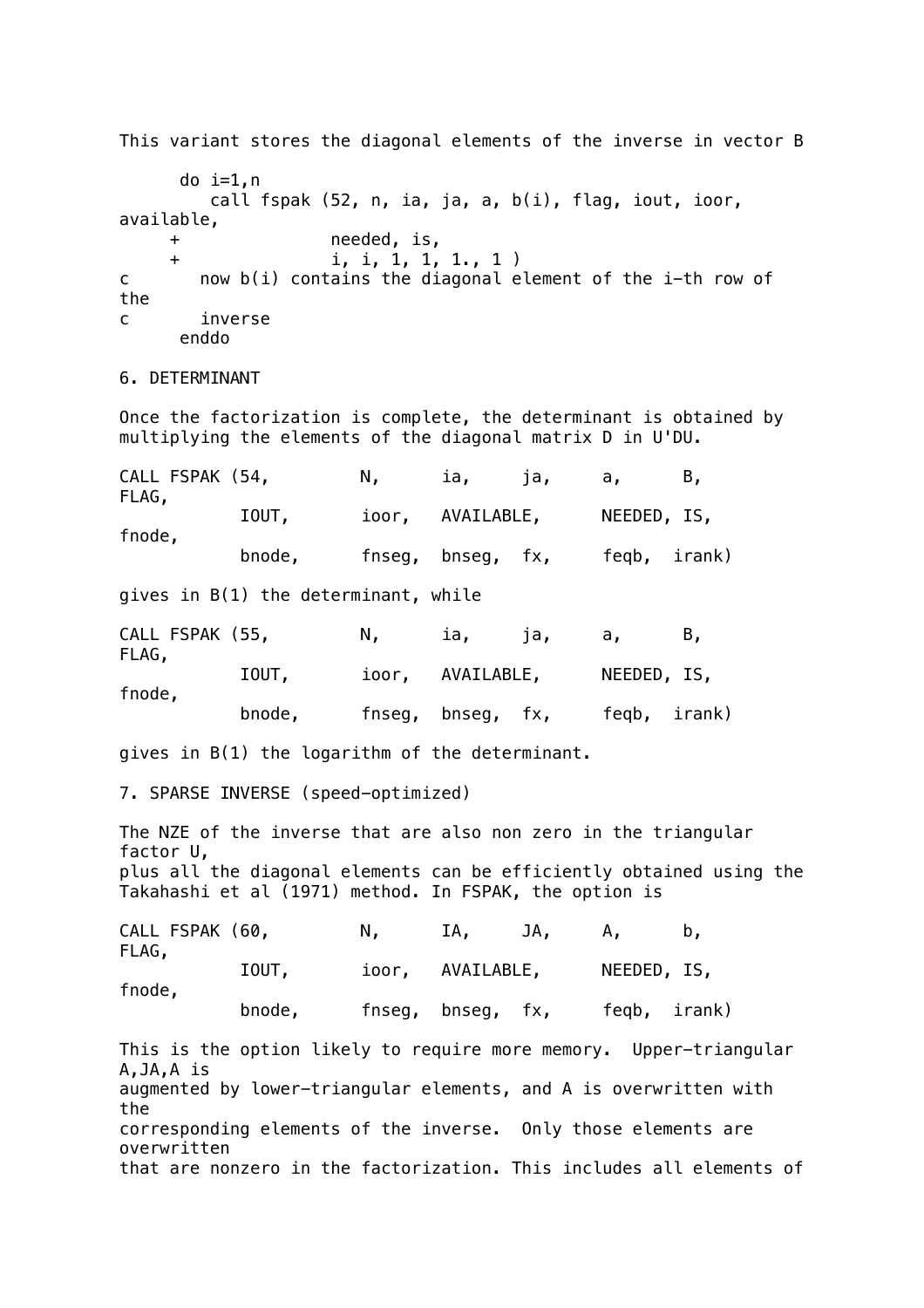the original matrix. Since, both upper and lower elements are stored in IA,JA,A after return, it should be checked that there is enough storage available in JA and A (see below in traps and tips). This options is fast, epecially on vector computers, but it requires 250-400% more memory than that required by the numerical factorization.

8. SPARSE INVERSE (memory-optimized)

This option is similar to the previous option, except that it is optimized for memory.

| CALL FSPAK (61,<br>FLAG, |        | N. | IA.               | JA. | А.           |  |
|--------------------------|--------|----|-------------------|-----|--------------|--|
| fnode,                   | IOUT,  |    | ioor, AVAILABLE,  |     | NEEDED, IS,  |  |
|                          | bnode, |    | fnseg, bnseg, fx, |     | feqb, irank) |  |

In this option, IA is not changed, JA may be permuted, and A is overwritten with the corresponding elements of the inverse. This options requires only 20-80% more memory than the factorization, but is up to 0-50% slower, the difference being computer dependent. Inversion with option 61 (but not 60) destroys the factor so that after option 61 any operations involving the factor, e.g., solving or computing a determinant will yield incorrect results.

### 9. RESTART

Because ordering is the most expensive step in most cases, ordering vectors are written to unit IOOR. During subsequent runs of the package, these vectors can be recovered so that the ordering step can be skipped. In order to do so replace Fspak (10, ...) with CALL FSPAK (70, N, ia, ja, a, b, FLAG, IOUT, IOOR, AVAILABLE, NEEDED, IS,

| fnode, |        |                   |  |              |
|--------|--------|-------------------|--|--------------|
|        | bnode, | fnseg, bnseg, fx, |  | feqb, irank) |

If the number of equations in unit IOOR is different from N, FLAG is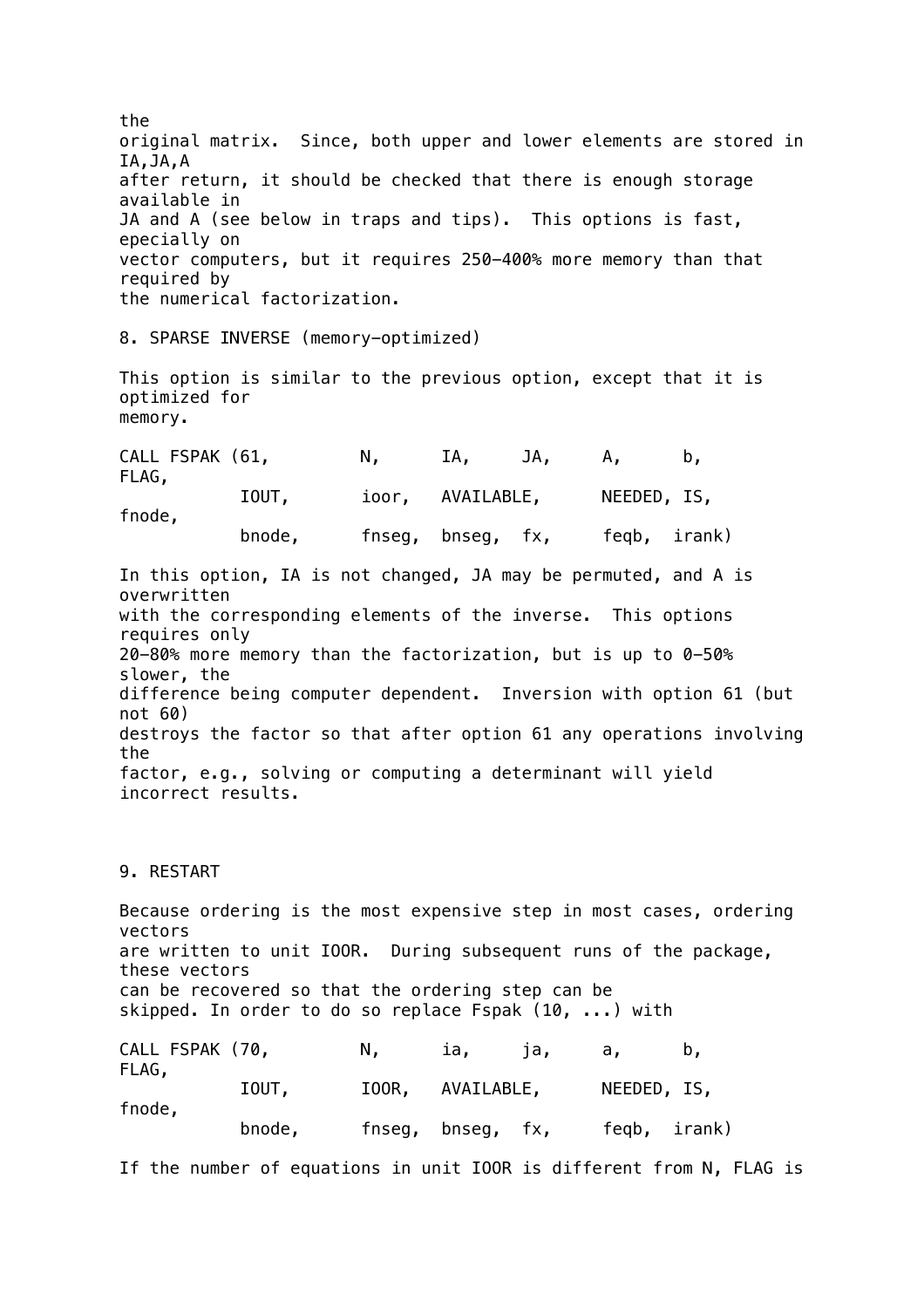set to -1. If there is an error in reading IOOR because of out of bounds reading , FLAG is set to  $-2$ . 10. STATISTICS At any time, CALL FSPAK (80, N, ia, ja, a, b, flag, IOUT, ioor, AVAILABLE, NEEDED, IS, fnode, bnode, fnseg, bnseg, fx, feqb, irank) can be called to obtain a printout in unit IOUT of timing, storage and other statistics. 11. CHECKING SOLUTION The option CALL FSPAK (56, N, IA, JA, A, B, FLAG, IOUT, ioor, AVAILABLE, NEEDED, IS, fnode, bnode, fnseg, bnseg, FX, feqb, irank) checks that the solution obtained from dense vector solving satisfies the condition Ax=b. Here B contains the solution vector, x, and FX contains the original right hand side.Thus, if this option is used, the vector FX should a dimension of at least N. On output, FX(1) contains the mean absolute difference between Ax and b. If this difference is greater than TOL (set to 10d-6 in FSPAK), FLAG is set to 1.

### CUSTOMIZING FSPAK

In the first call to FSPAK, the function FRATIO is called. This function returns the value of 2 if the storage for integer is half of that for real\*8, as in most machines, or 1 if is the same (such as in the Cray machines). The user is advised to check that this function returns the proper value.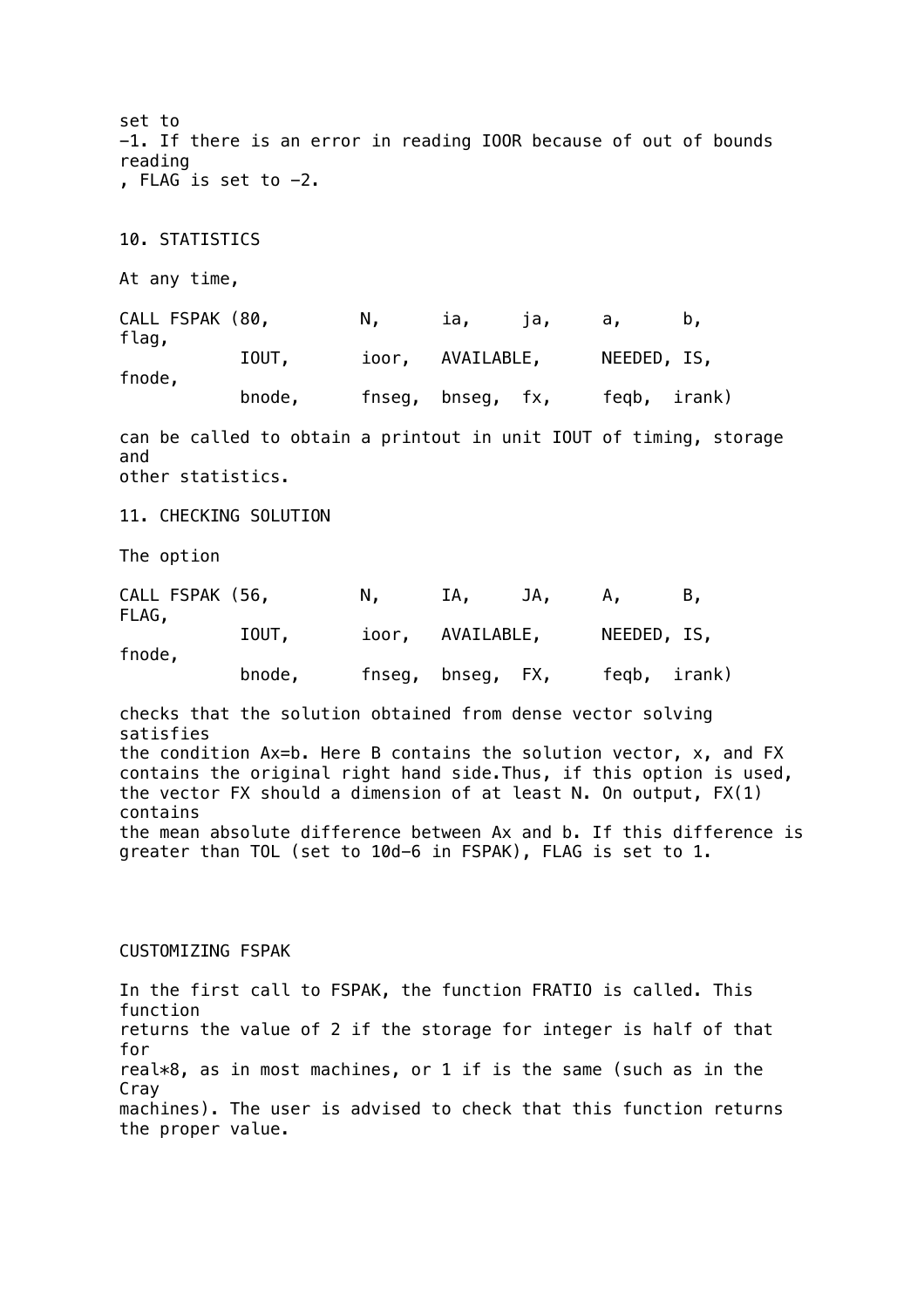FSPAK uses a timing function called SECOND() that returns the cpu clock time. This function should be specific to each system. See Appendix for examples of this function on several computers. TRAPS AND TIPS 1. IA,JA,A should contain only the NZE of the upper triangular of the matrix. If the lower triangular elements are present, unpredictable results can be expected. 2. All real variables in FSPAK are declared as REAL\*8. For single precision operation, all REAL\*8 and DOUBLE PRECISION statements should be substituted by REAL. 3. The error flag should remain 0 after calling FSPAK with any option. FSPAK with OPTION=80 can be called any time to check for maximum amount of storage required in the previous calls to FSPAK. 4. Checks for storage bounds are performed by may be imperfect. If unreasonable results are obtained, this could be due to too little, but undetected, storage available. 5. It is responsability of the user to check that all diagonal elements must be positive; otherwise unpredictable results may occur. 6. In the solving option, the rhs vector B is overwritten with solutions.. 7. In the sparse vector solving option, if the forward path is equal to the backward path, then CALL FSPAK ( . . . FNODE, FNODE, FNSEG, FNSEG, FX, 1) and CALL FSPAK ( . . FNODE, BNODE, FNSEG, FNSEG, FX.0) will work, though the last call will be slightly less efficient. 8. Different options use common storages in vector IS differently and sometimes destroy vectors used by the other options.. For instance,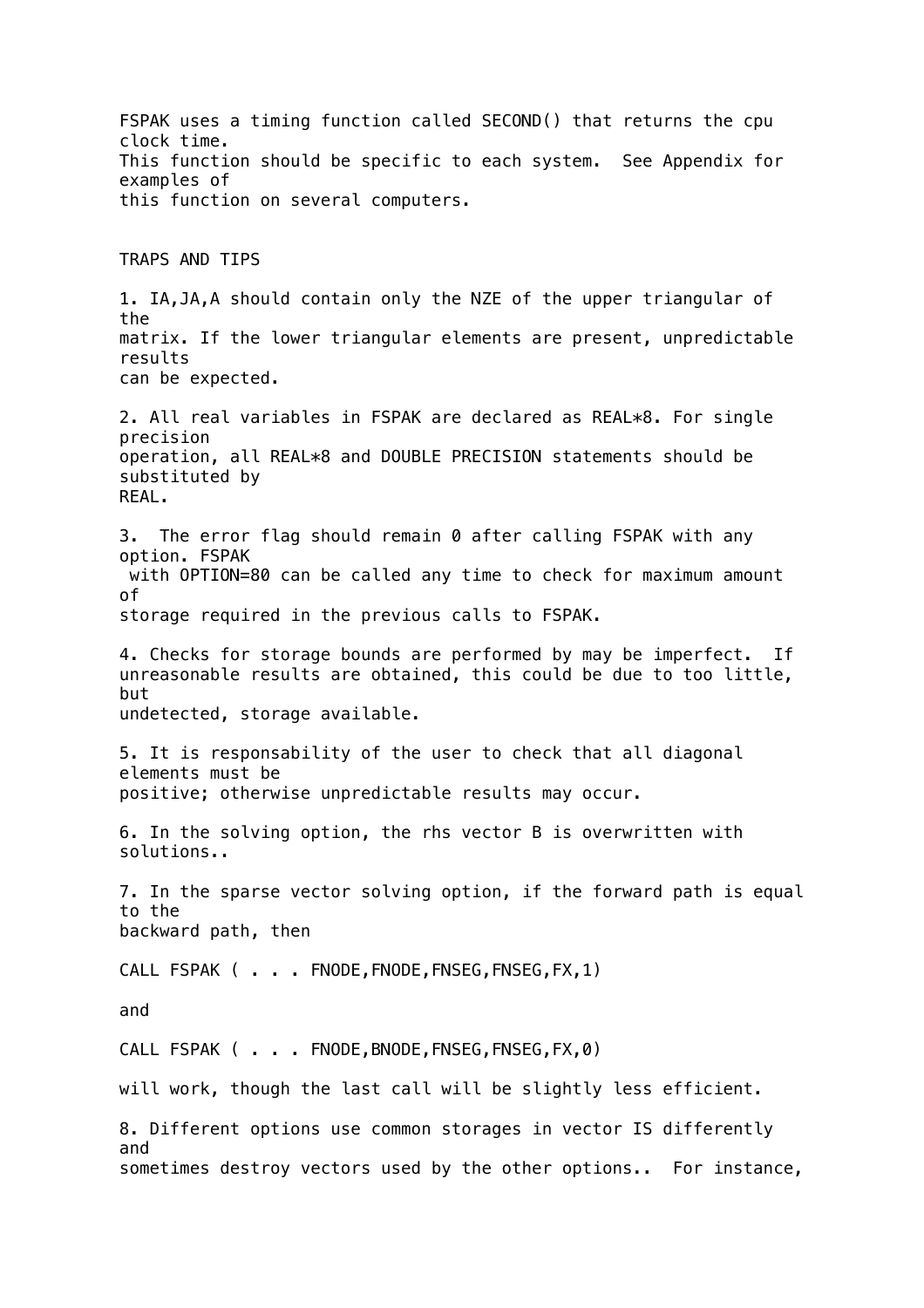"sparse inverse" option (60) destroys vectors by "sparse matrix solving" (51). Then, subsequent application of option 52 would necessitate calling option 51 again. 9. None of the nodes in FNODE and BNODE should exceed the rank of the matrix, N. 10. In sparse inverse option (60) the original matrix is overwritten by those of the inverse. In addition, lower triangulars are also stored, so the user should check that there is enough storage, that is, JA and A have to be declared to have at least ( $IA(N+1)-1-N$ )  $*2$ elements. 11. It can be found useful to insert the first lines of FSPAK to the application program, so that mnemonic names can be used in calling FSPAK integer order,symfac,inval,numfac,solve,sinit,ssolve + ,det,ldet,spin,restart,stat parameter (order=10, symfac=20, inval=30, numfac=40, solve=50, + sinit=51, ssolve=52, det=54, ldet =55, spin=60, + restart=70,stat=80 ) 12. If no sparse vector methods are needed, and the rank is of no interest, FSPAK can be called using only the first 12 arguments, i.e. CALL FSPAK (OPTION, N, IA, JA, A, B, FLAG, IOUT, IOOR, AVAILABLE, NEEDED, IS) MEMORY ALLOCATION AND REQUIREMENTS IN FSPAK Guidelines for memory requirements in FSPAK. The actual maximum needed is written to unit IOUT under the heading "MAXIMUM NEEDED". Check the subroutine FIGUREOUT. Notation: N=rank of the matrix NZE= no. of non zero elements in the upper triangular NZU=no. of nonzero elements in the factored matrix (upper triangular)  $=$  NZE + fillins RATIO=2 if real\*8 requires double storage than integer, 1 otherwise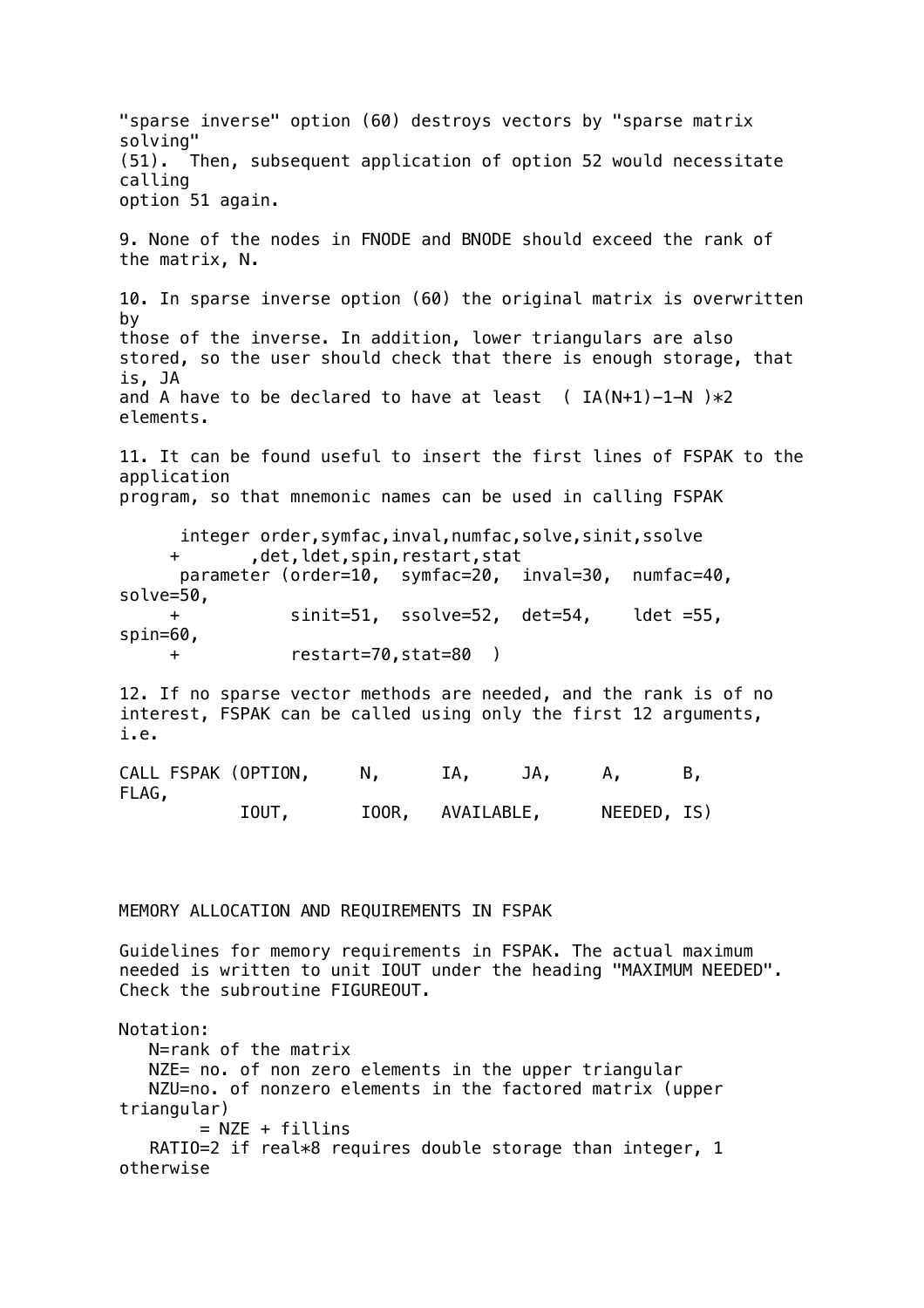| 10 (order)         | $9*N+2*NZE$                                     |
|--------------------|-------------------------------------------------|
| 20 (sym. fact.)    | 8*N+2*NZE+NZU                                   |
| $40$ (num. fact.)  | $N*(5+2*RATI0) + NZE*(RATIO+1) + NZU*(RATIO+1)$ |
| 50, 51, 52, 54, 55 | less than num. fact.                            |
| 60 (sparse inv.)   | $N*(9+4*RATIO) + NZU*(3+2*RATIO)$               |

OPTION APPROX. STORAGE REQUIRED FOR INTEGER VECTOR 'IS'

61 (sparse inv.) N\*(5+2\*RATIO)+NZU\*(RATIO+2)

With respect to what pointers can be nil, these are written in lower case in the manual for each option, i.e. for OPTION=10 (order): CALL FSPAK (10, N, IA, JA, a, b, FLAG, IOUT, IOOR, AVAILABLE, NEEDED, IS, fnode, bnode, fnseg, bnseg, fx, feqb, irank) will render exactly the same results as CALL FSPAK (10, N, IA, JA, i, i, FLAG, IOUT, IOOR, AVAILABLE, NEEDED, IS,

# i , i , i , i , i , i )

## OPTIMIZATION AND SUPERCOMPUTERS

During factorization, almost all the time is spent in subroutine FGSFCT in the following loop: DO II = ISTRT, ISTOP  $ISUB = NZSUB(I)$  $TEMP(ISUB) = TEMP(ISUB) + LNZ(II)*LJK$  $I = I + 1$  ENDDO In the inversion routine (FSINVERSE), most of computing is in the loop below: do k=iu(l),iu(l+1)-1  $tmp(1)=tmp(1)+u(k)*tmp(iu(iju(1)-iu(1)+k))$  enddo Optimizing for a particular architecture can be limited to the above loops.On vector computers, these loops will not vectorize automatically, because of possible dependencies. As in fact there are no dependencies, the compiler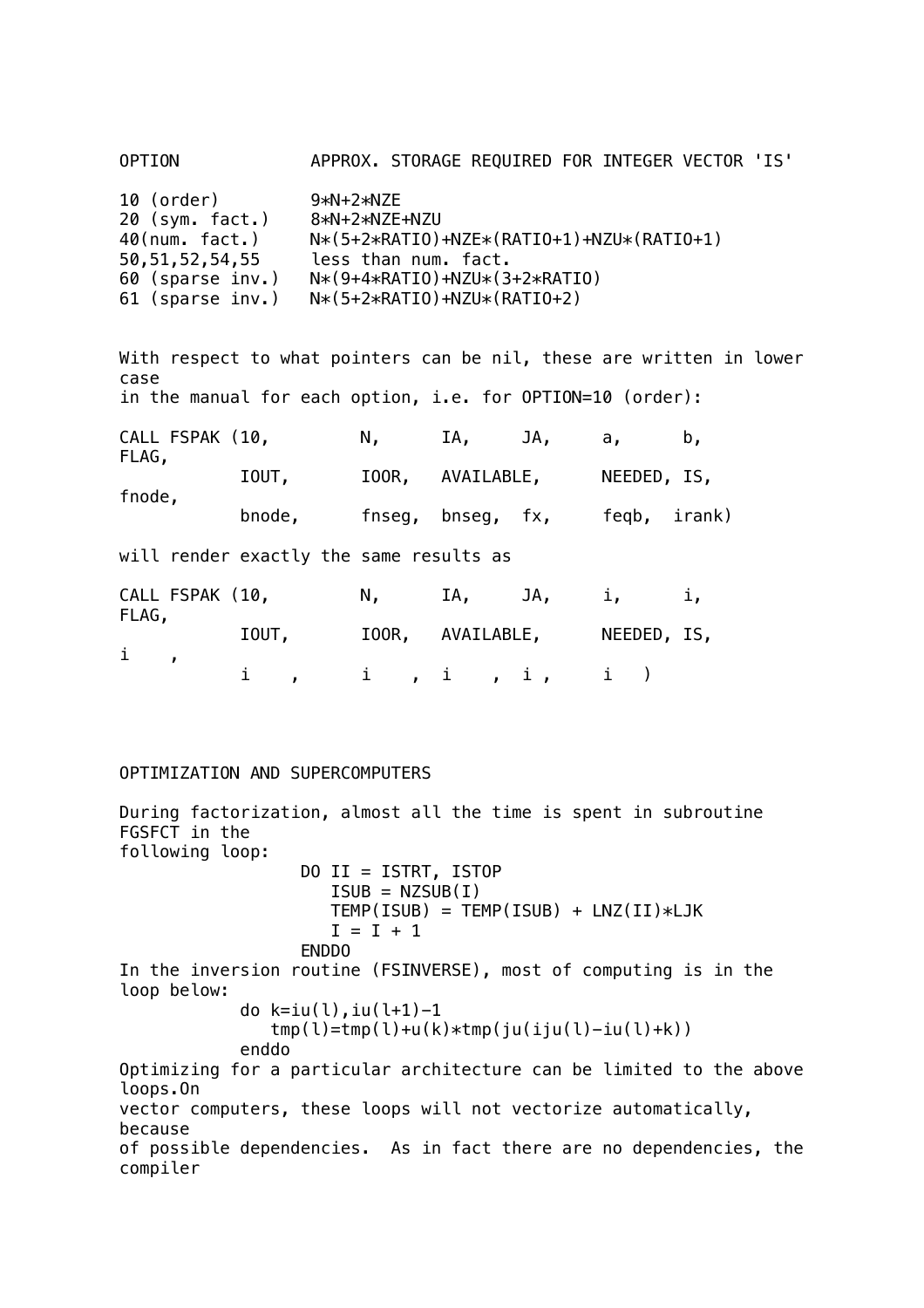should be told so. On the Cray computers, these loops can be preceded by a line: cdir\$ ivdep for up to 1.2-10 times better performance. The increase in performance is greater if matrices are larger and denser.

### COMPUTER-SPECIFIC PROBLEMS

FSPAK ends with a "bus error" on HP workstations when programs are compiled with default options. That compiler expects real\*8 aligned on a 8 byte boundary. Option +A3 appears to solve the problem. Similar problems may occur with other compilers. In this case please use an appropriate compiler option.

The test version of FSPAK (Dec 27, 1994) aligns real\*8 variables to an even address. This will alleviate the alignment problem If the work vector passed to FSPAK is aligned. The work vector will always be aligned if it is declared as real\*8 (with halve the number of elements), or if it equivalenced to any real\*8 variable.

#### **REFERENCES**

Duff, I. S., Erisman A. M., Reid J. K. 1989. Direct methods for sparse matrices. Clarendon Press, Oxford, England.

George, A., Liu J. W. 1981. Computer solution of large sparse positive definite systems. Prentice-Hall, Inc., Englewood Cliffs, New Jersey.

Kincaid, D. R., Respes J. R., Young D. M., Grimes R. G. 1982. Algorithm 586 ITPACK 2C: a FORTRAN package for solving sparse linear systems by adaptive accelerated iterative methods. ACM Trans. Math. Software 8:302.

Tinney, W.F., Brandwajn, V., Chan, S.M., 1985. Sparse vector methods. IEEE Trans. Pow. App. Sys. Vol PAS-104 (2):295-301

### EXAMPLE

This is the output from running FTEST.F, the test program. This program produces two output files FSPAK.OUT and FSPAK.ORD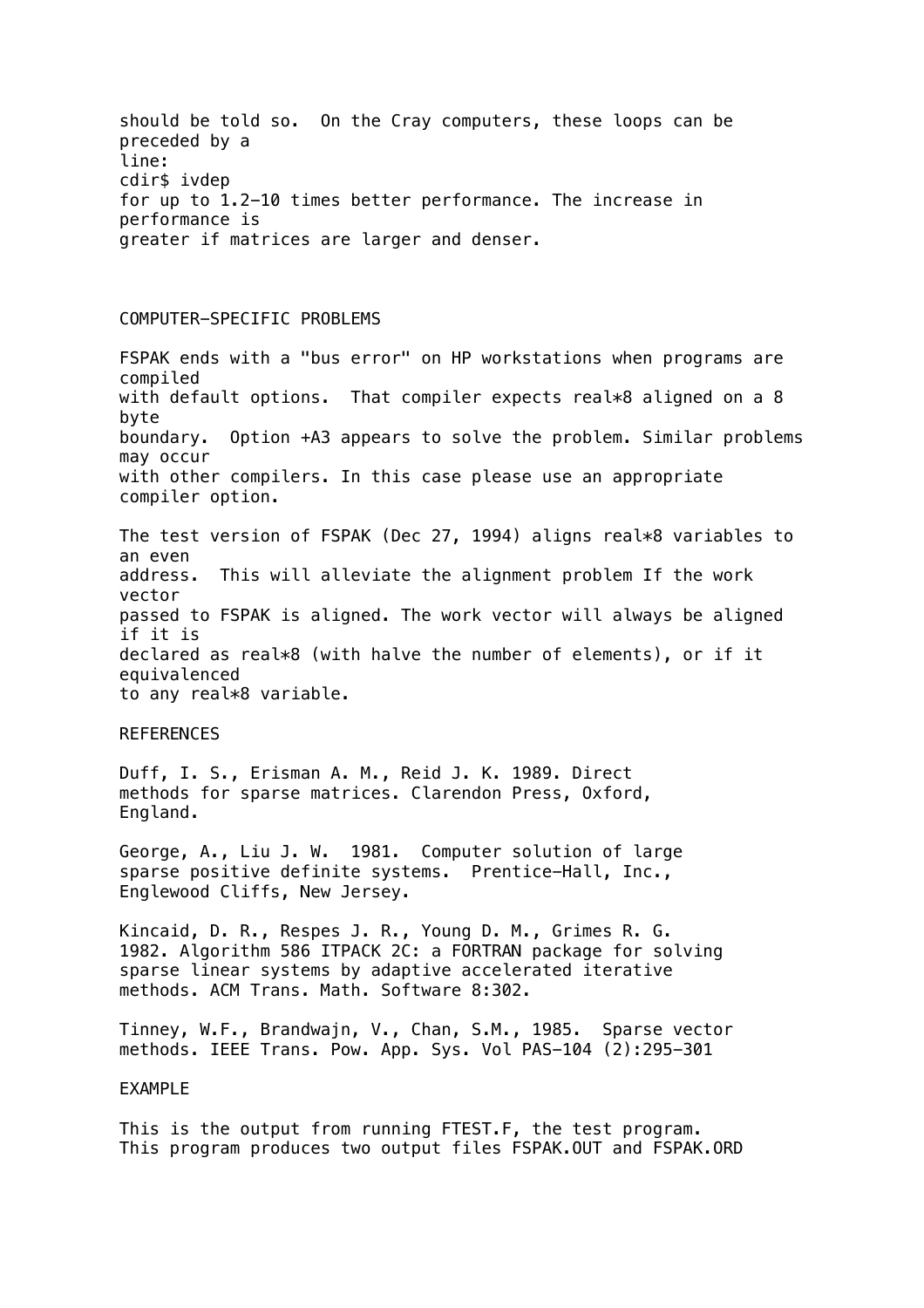cat fspak.out

- 1. DENSE VECTOR METHOD
	- COLUMN DIAG VALUE
		- 1 0.38889D+00
		- 2 0.41358D+00
		- 3 0.33951D+00
		- 4 0.52469D+00
		- 5 0.72222D+00
- The mean absolute difference between Ax and b
- is 0.527355936696949301E-16
- 2. SPARSE VECTOR METHOD
	- COLUMN DIAG VALUE
		- 1 0.38889D+00<br>2 0.41358D+00
			- 2 0.41358D+00
		- 3 0.33951D+00
		- 4 0.52469D+00
		- 5 0.72222D+00
- 3. TAKAHASHI ET AL.s METHOD
	- DIAG VALUE
	- 1 0.38889D+00
	- 0.41358D+00
	- 3 0.33951D+00
	- 4 0.52469D+00
	- 5 0.72222D+00

Finally, the determinant is: .16200D+03

| 5    |
|------|
| 2000 |
| 267  |
| 9    |
| 4    |
| 1    |
| 5    |
| 7    |
| 1    |
| 1    |
|      |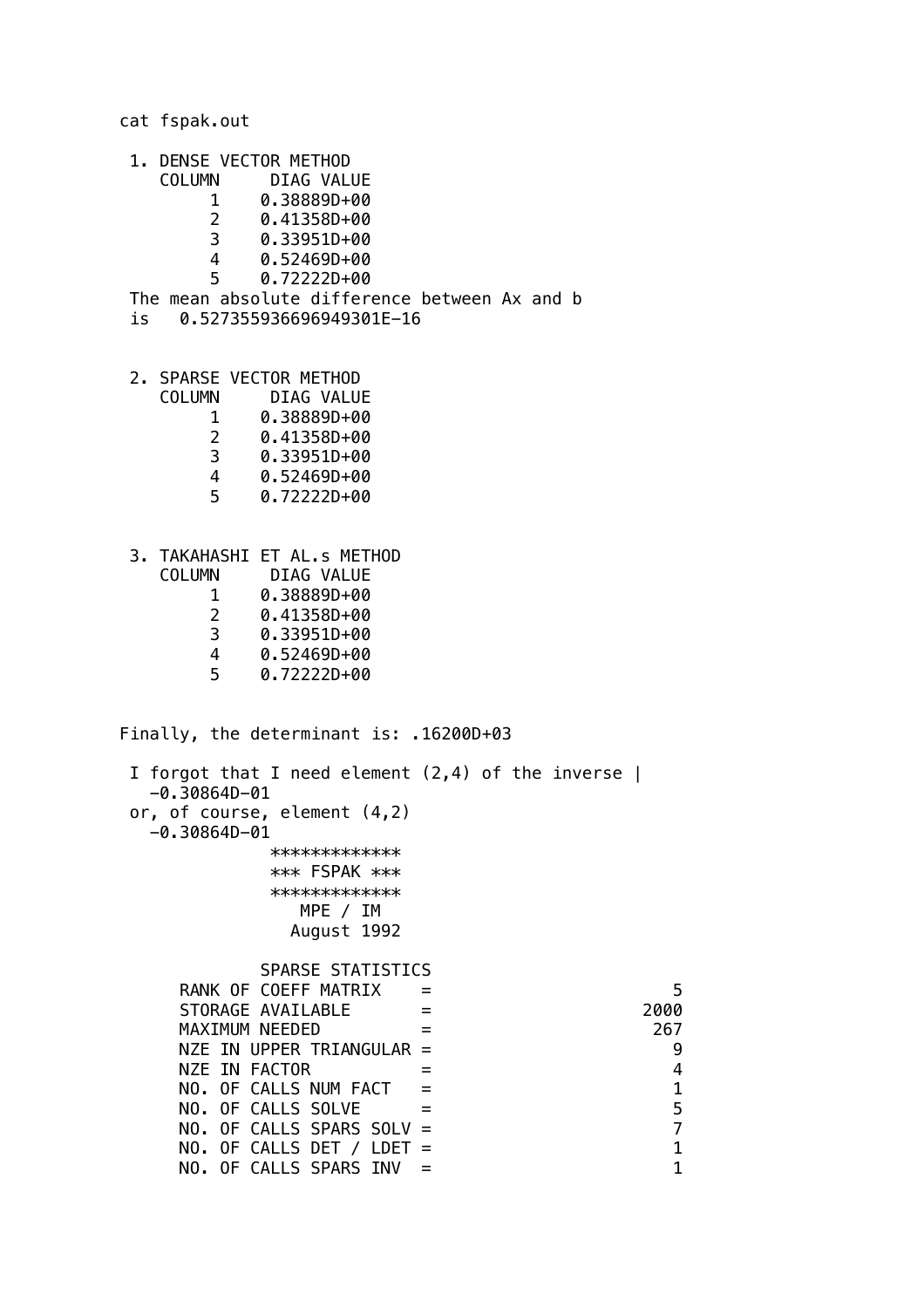| MAX NO. NODES             |                |                                      |   | $=$ |              |                |              | 1        |   |
|---------------------------|----------------|--------------------------------------|---|-----|--------------|----------------|--------------|----------|---|
| MAX PATH LENGTH           |                |                                      |   | $=$ |              |                |              | 3        |   |
| AVG NO. NODES FPATH       |                |                                      |   |     |              | 1.000          |              |          |   |
|                           |                | AVG NO. NODES BPATH                  |   | $=$ |              |                |              | 1.000    |   |
|                           |                | AVG FPATH LENGTH                     |   | $=$ |              |                |              | 2.286    |   |
|                           |                | AVG BPATH LENGTH                     |   | $=$ |              |                |              | 2.286    |   |
|                           |                | TOTAL CPU TIME IN FSPAK =            |   |     |              |                |              | 0.006918 |   |
|                           |                | TIME FOR FINDING ORDER               |   |     |              |                |              | 0.000127 |   |
|                           |                | TIME FOR SYMBOLIC FAC                |   | $=$ |              |                |              | 0.000071 |   |
|                           |                | TIME FOR NUMERICAL FAC               |   | $=$ |              |                |              | 0.000121 |   |
|                           |                | TIME FOR SOLVE                       |   | $=$ |              |                |              | 0.000226 |   |
|                           |                | TIME FOR SPARSE SOLVE                |   | $=$ |              |                |              | 0.000470 |   |
|                           |                | TIME FOR SPARSE INVERSE =            |   |     |              | 0.000146       |              |          |   |
|                           | cat fspak.ord  |                                      |   |     |              |                |              |          |   |
|                           |                | 5                                    | 4 |     |              |                |              |          |   |
|                           | $\overline{2}$ | $\mathbf{1}$                         | 5 | 4   | $\mathbf{3}$ | $\overline{2}$ | $\mathbf{1}$ | 5        | 4 |
| 3                         |                |                                      |   |     |              |                |              |          |   |
|                           |                |                                      |   |     |              |                |              |          |   |
|                           | APPENDIX       |                                      |   |     |              |                |              |          |   |
|                           |                | Function second on several computers |   |     |              |                |              |          |   |
| 1. VM CMS (IBM mainframe) |                |                                      |   |     |              |                |              |          |   |
|                           |                | DEAL FUNCTION CECOND()               |   |     |              |                |              |          |   |

```
 REAL FUNCTION SECOND()
 REAL*8 A,B
 LOGICAL FIRST/.TRUE./
 INTEGER I
SAVE FIRST, B
 IF (FIRST) THEN
    CALL CPUTIME(B,I)
    FIRST=.FALSE.
 ENDIF
 CALL CPUTIME(A,I)
SECOND = (A-B)/1.E6 END
```
2. CRAY supercomputers and DEC workstations

Function second is part of the system. No extra function is needed.

3. PC - Microsoft Compiler ver. 5.0, Watcom compiler ver. 9.0, Lahey LF90 3.0

```
 function second()
real x, secnds
 integer first
 save x,first
 data first/0/
```
c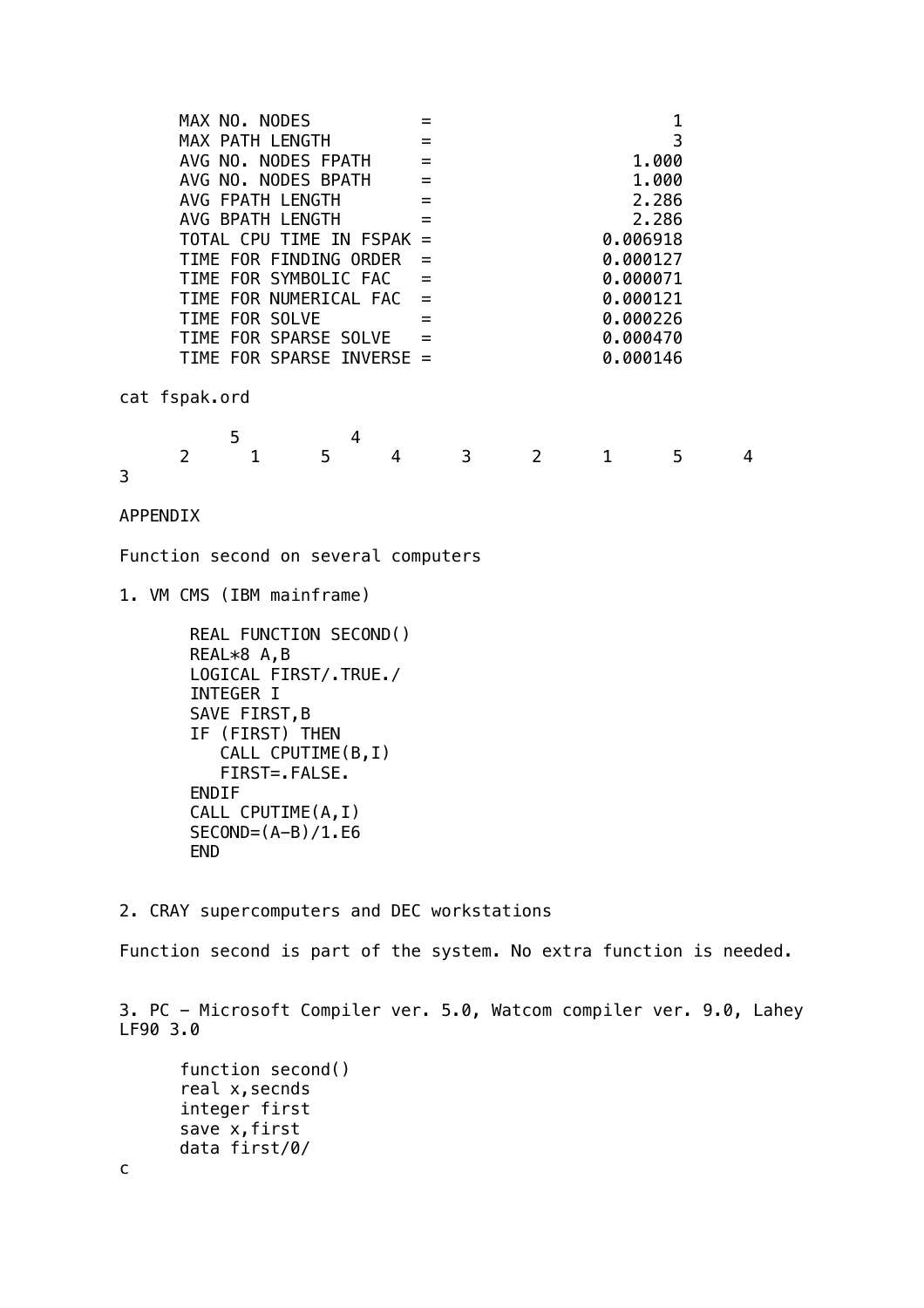```
 if (first.eq.0) then
         x =secnds(0.0) first=1
          second=0
        else
          second=secnds(x)
       endif
       end
C
C INTEFRACE ROUTINE FROM DEC TO PC FOR GETTING TIME
C
       FUNCTION SECNDS(X)
       REAL*4 SECNDS, X
       INTEGER*2 IHOUR, IMINUT, ISECON, IHUND
       REAL*4 RHOUR, RMINUT, RSECON, RHUND
       REAL*4 X1
       CALL GETTIM(IHOUR, IMINUT, ISECON, IHUND)
       RHOUR = FLOAT( IHOUR )
       RMINUT = FLOAT( IMINUT)
      RSECON = FLOAT( ISECON)<br>RHUND = FLOAT( IHUND )
                = FLOAT( IHUND )
      X1 = RHOUR*3600.0 + RMINUT*60.0 + RSECON + & RHUND/100.0
      SECNDS = X1 - X RETURN
       END
4. Sun workstation
        function second
        real second
       real*8 x(2) second=etime(x)
        end
5. IBM RS/6000 workstation
       real function second()
       integer mclock
      second = mclock() / 100. end
6. Linux with Absoft f90 (and probably f77) compiler
  function second()
        real second
       real x(2) second=etime(x)
        end
Link as 
f90 ..... -lU77
```